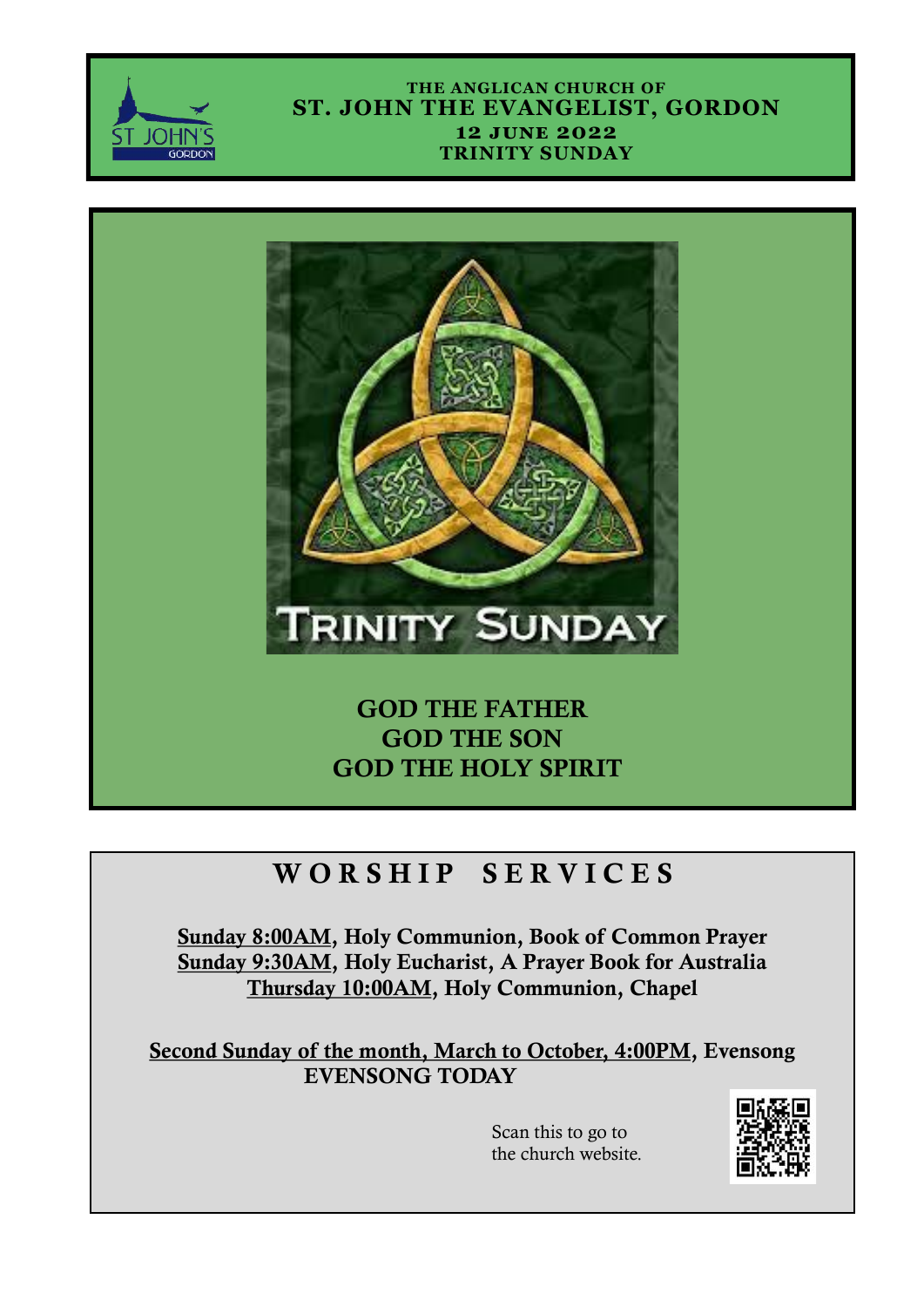

CHORAL EVENSONG today at 4:00PM, with The Cathedral Singers, will celebrate The Queen's Birthday—her 96th— and her Platinum Jubilee.

Those present will hear the **Platinum Jubilee anthem "In Our Service"**. The anthem, commissioned by the Royal School of Church Music and written by Thomas Hewitt-Jones, is being sung by hundreds of choirs throughout the Commonwealth—here and today, by The Cathedral Singers. The composer took inspiration from speeches by Her Majesty The Queen.

For either a sneak peek or an encore of the anthem, go to: https://www.youtube.com/watch?v=BsdrTn1Zg2U. The website thomashewittjones.com is interesting and includes a BBC radio interview with the composer, lyrics, and video of choir and orchestra rehearsal and performance.

Come in-person to Evensong; it will not be live-streamed. There will be an opportunity to **toast Her Majesty** after the service.

You are encouraged to wear your NAMETAG during services and at morning tea. If you do not have a nametag, ask Meg McDonald to make one for you. Toss your nametag in the basket in the narthex as you leave church, please, rather than rehanging it on the rack.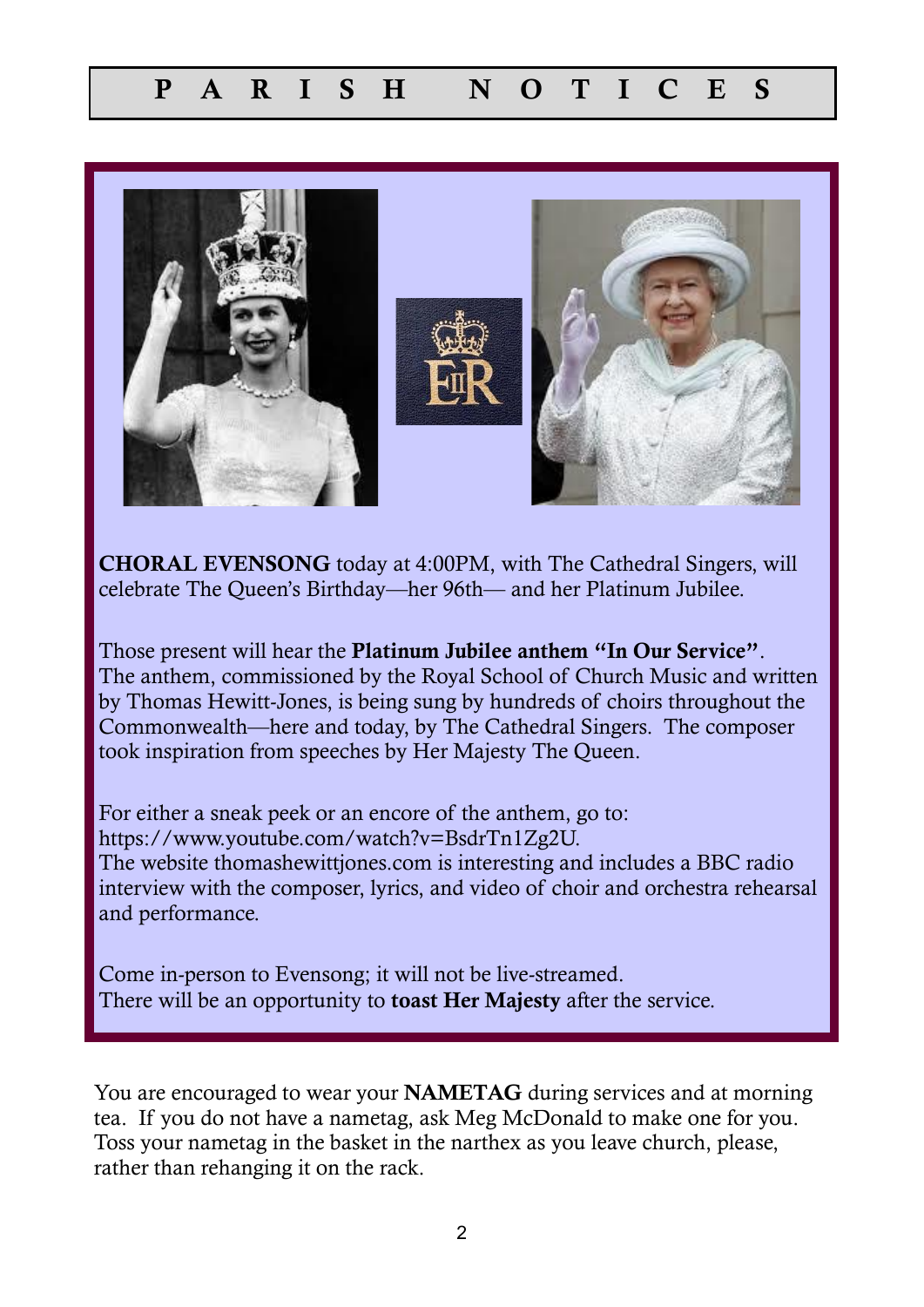

 $\mathbf I$  $\mathbf{I}$  $\mathbf{I}$ 

# C A L E N D A R

| <u>June</u>               |                |                                                     |  |
|---------------------------|----------------|-----------------------------------------------------|--|
| <b>ISUN 12</b><br>8:00AM  |                | Holy Communion, Book of Common Prayer               |  |
|                           | 9:30AM         | Holy Eucharist, A Prayer Book For Australia         |  |
|                           | 4:00PM         | Choral Evensong celebrating The Queen's Birthday,   |  |
|                           |                | with The Cathedral Singers                          |  |
| <b>TUE 14</b>             |                | Op Shop crew prices and sorts                       |  |
| <b>WED 15</b>             | <b>Morning</b> |                                                     |  |
|                           | 11:00AM        | Bible Study for Cantonese speakers,                 |  |
|                           |                | led by Father Ernest, Upper Room,                   |  |
|                           |                | studying the Book of Malachi                        |  |
|                           | 4:00PM         | Women's Bible Study, led by Jen Lum,                |  |
|                           |                | Crypt, studying the Gospel of John                  |  |
| <b>THU 16</b>             | Morning        | Op Shop crew prices and sorts                       |  |
|                           | 10:00AM        | Holy Communion, Chapel                              |  |
|                           | <b>Noon</b>    | ESL combined class, via Zoom                        |  |
|                           | 5:00PM         | Table tennis, Hall,                                 |  |
|                           |                | hosted by Father Ernest and Bowen Lau               |  |
|                           | 7:30PM         | Bishop Michael Bible Study group,                   |  |
|                           |                | via Zoom, studying Genesis                          |  |
| ISAT <sub>25</sub>        | 9:00AM         | Op Shop Sale                                        |  |
|                           |                |                                                     |  |
|                           |                |                                                     |  |
|                           |                |                                                     |  |
|                           |                | <b>Sesquicentennial Celebration Major Events</b>    |  |
| <b>SAT JULY 23 2:00PM</b> |                | Talk on the history of St. John's Cemetery          |  |
|                           |                | Speaker: Sue Holmes, Ku-ring-gai Historical Society |  |
| <b>SUN 18 SEPT 9:00AM</b> |                | Sesquicentennial Service                            |  |
|                           |                | Archbishop present and preaching                    |  |
|                           |                | Plaque to be unveiled                               |  |
|                           |                | Brunch in church hall to follow                     |  |
| <b>IFRI21 OCT Evening</b> |                | Formal Dinner, lounge suit / After 5                |  |
| <b>SAT 26 NOV Day</b>     |                | Sesquicentennial Fête                               |  |
|                           |                |                                                     |  |
|                           |                |                                                     |  |